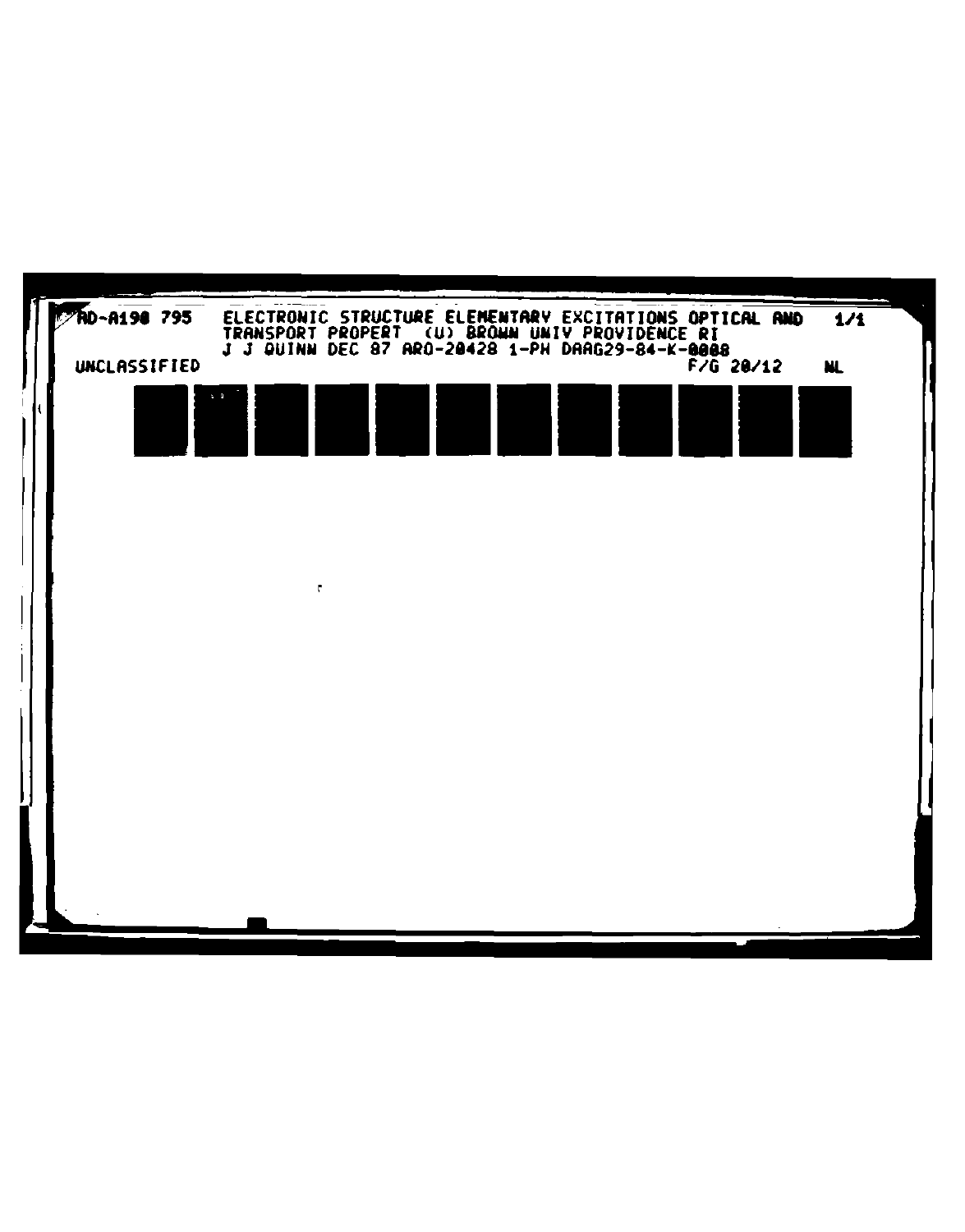

**RANGER SERVICE** 

## MICROCOPY RESOLUTION TEST CHART  $\label{eq:2.1} \mathcal{M}^{\frac{1}{2}+\alpha}\mathcal{N}\alpha=\left\{a_1a_2|a_3\rangle\right\}\qquad\qquad \text{and}\qquad \mathcal{M}^{\frac{1}{2}}\Delta\mathcal{H}^{\frac{1}{2}}\mathcal{R}^{\frac{1}{2}}\geq 0\qquad\qquad \text{and}\qquad$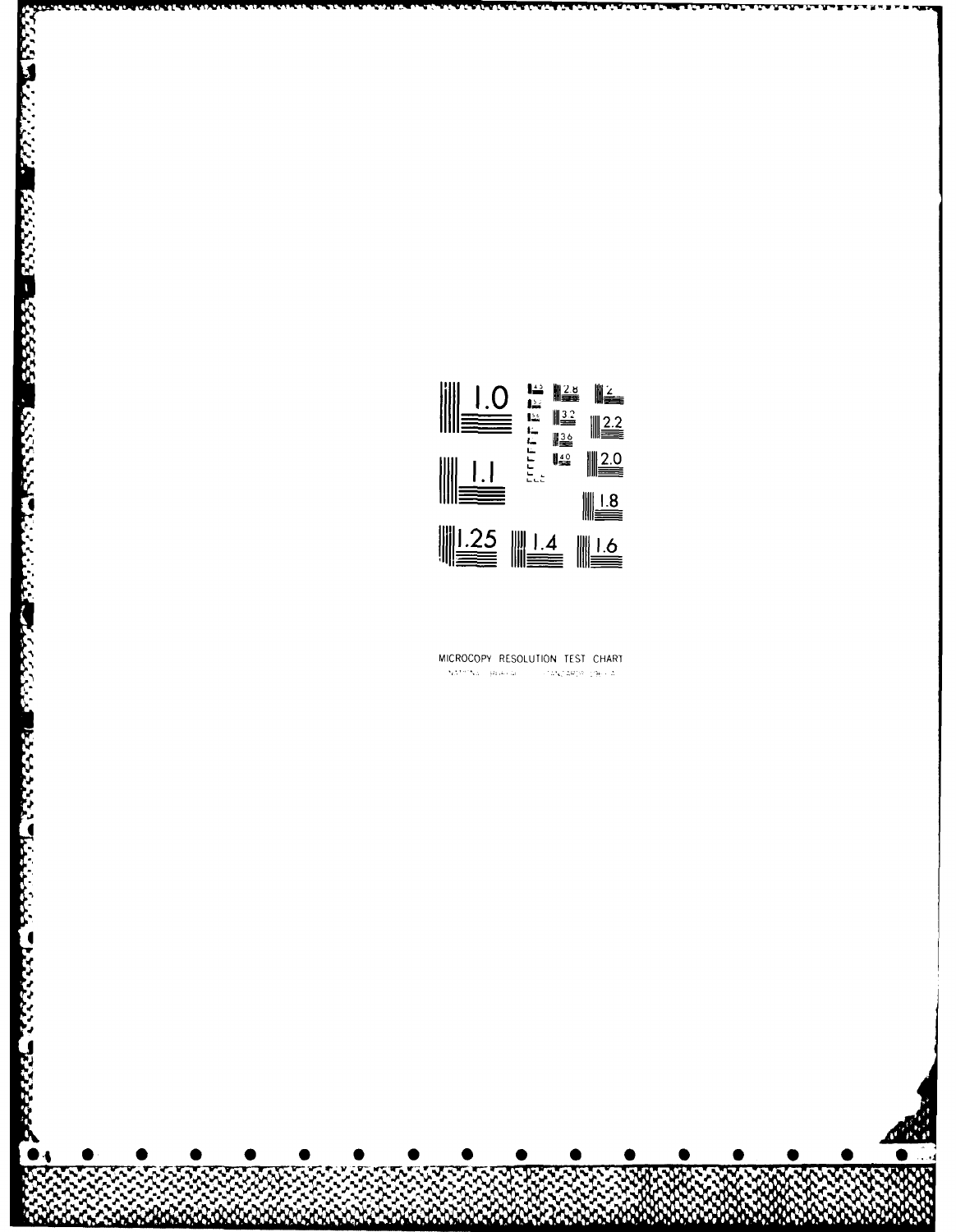|                                                                                                                                                                                                                                                                       | MASTER COPY                                                                                                                                                                                                                                                                                                                                                    |                                                                     |                                                         | FOR REPRODUCTION PURPOSES |                                         |
|-----------------------------------------------------------------------------------------------------------------------------------------------------------------------------------------------------------------------------------------------------------------------|----------------------------------------------------------------------------------------------------------------------------------------------------------------------------------------------------------------------------------------------------------------------------------------------------------------------------------------------------------------|---------------------------------------------------------------------|---------------------------------------------------------|---------------------------|-----------------------------------------|
|                                                                                                                                                                                                                                                                       | <b>REPORT DOCUMENTATION PAGE</b>                                                                                                                                                                                                                                                                                                                               |                                                                     |                                                         |                           |                                         |
| AD-A190 795                                                                                                                                                                                                                                                           |                                                                                                                                                                                                                                                                                                                                                                | <b>1b. RESTRICTIVE MARKINGS</b>                                     |                                                         | णारु साम                  |                                         |
|                                                                                                                                                                                                                                                                       | ELECTE                                                                                                                                                                                                                                                                                                                                                         |                                                                     | 3. DISTRIBUTION / AVAILABILITY OF REPORT                |                           |                                         |
| 2b. DECLASSIFICATION / DOWNGRADING                                                                                                                                                                                                                                    | <b>KHEOFFB</b><br>0 2 1988                                                                                                                                                                                                                                                                                                                                     |                                                                     | Approved for public release;<br>distribution unlimited. |                           |                                         |
| 4. PERFORMING ORGANIZATION REPOL<br>N MBER(S)                                                                                                                                                                                                                         | 5. MONITORING ORGANIZATION REPORT NUMBER(S)<br>ARO 20428.1-PH                                                                                                                                                                                                                                                                                                  |                                                                     |                                                         |                           |                                         |
| <b>6a. NAME OF PERFORMING ORGANIZATION</b>                                                                                                                                                                                                                            | <b>6b. OFFICE SYMBOL</b><br>(If applicable)                                                                                                                                                                                                                                                                                                                    | 78. NAME OF MONITORING ORGANIZATION                                 |                                                         |                           |                                         |
| Brown Univ.                                                                                                                                                                                                                                                           |                                                                                                                                                                                                                                                                                                                                                                | U. S. Army Research Office                                          |                                                         |                           |                                         |
| 6c. ADDRESS (City, State, and ZIP Code)                                                                                                                                                                                                                               | 7b. ADDRESS (City, State, and ZIP Code)<br>P. O. Box 12211                                                                                                                                                                                                                                                                                                     |                                                                     |                                                         |                           |                                         |
| Providence, Rhode Island                                                                                                                                                                                                                                              | 02912                                                                                                                                                                                                                                                                                                                                                          |                                                                     | Research Triangle Park, NC                              |                           | 27709-2211                              |
| <b>8a. NAME OF FUNDING/SPONSORING</b><br><b>ORGANIZATION</b><br>U. S. Army Research Office                                                                                                                                                                            | 8b. OFFICE SYMBOL<br>(If applicable)                                                                                                                                                                                                                                                                                                                           | 9. PROCUREMENT INSTRUMENT IDENTIFICATION NUMBER<br>DAAG29-84-K-0008 |                                                         |                           |                                         |
| 8c. ADDRESS (City, State, and ZIP Code)                                                                                                                                                                                                                               |                                                                                                                                                                                                                                                                                                                                                                | 10. SOURCE OF FUNDING NUMBERS                                       |                                                         |                           |                                         |
| P. O. Box 12211<br>Research Triangle Park, NC 27709-2211                                                                                                                                                                                                              |                                                                                                                                                                                                                                                                                                                                                                | <b>PROGRAM</b><br>ELEMENT NO.                                       | <b>PROJECT</b><br>NO.                                   | <b>TASK</b><br>NO.        | <b>WORK UNIT</b><br><b>ACCESSION NO</b> |
| IT TITLE (Include Security Classification)<br>Electronic Structure, Elementary Excitations, Optical and Transport Properties of<br>Semiconductor Superlattices<br>12 PERSONAL AUTHOR(S)                                                                               |                                                                                                                                                                                                                                                                                                                                                                |                                                                     |                                                         |                           |                                         |
| 13a. IYPE OF REPORT                                                                                                                                                                                                                                                   | 13b. TIME SOVERED TO 0/31/87                                                                                                                                                                                                                                                                                                                                   | 14. DATE OF REPORT GY ar, Month, Day)                               |                                                         |                           | <b>h5. PAGE COUNT</b><br>9.             |
| 16. SUPPLEMENTARY NOTATION                                                                                                                                                                                                                                            | The view, opinions and/or findings contained in this report are those                                                                                                                                                                                                                                                                                          |                                                                     |                                                         |                           |                                         |
| of the author(s) and should not be construed as an official Department of the Army position,<br>17.<br><b>COSATI CODES</b><br>18. SUBJECT TERMS (Continue on reverse if necessary and identify by block number)                                                       |                                                                                                                                                                                                                                                                                                                                                                |                                                                     |                                                         |                           |                                         |
| <b>GROUP</b><br><b>FIELD</b><br><b>SUB-GROUP</b>                                                                                                                                                                                                                      | Electronic Structure, Elementary Excitations,<br>Semiconductor Superlattices, Heterostructure,                                                                                                                                                                                                                                                                 |                                                                     |                                                         |                           |                                         |
|                                                                                                                                                                                                                                                                       | Quantum Well Structures, Quantum Hall Effect                                                                                                                                                                                                                                                                                                                   |                                                                     |                                                         |                           |                                         |
| 19. ABSTRACT (Continue on reverse if necessary and identify by block number)<br>The following areas have been studied:                                                                                                                                                |                                                                                                                                                                                                                                                                                                                                                                |                                                                     |                                                         |                           |                                         |
| (1) Collective Charge Density Excitations in Artificially Structured Materials<br>(d)<br>(e)<br>Impurity Levels, Excitons, Phonons, and Magnetic Polarons in Quantum Well Structures<br>(2)<br>The Single Particle Self-Energy in Layered Electron Gas Systems<br>(3) | (a) Intra-and Intersubband Excitations of a Semiconductor Superlattice<br>(b) Plasmon Bands of Periodic Metallic Heterostructures<br>(c) Surface Plasmons in Artificially Structured Solids<br>Raman and Inelastic Electron Energy Loss Spectroscopy due to Collective<br>Charge Density Excitations<br>Plasmon in Quasi Periodic Layered Electron Gas Systems |                                                                     |                                                         |                           |                                         |
| The Quantum Hall Effect.<br>(4)<br>The results appear in 58 publications.                                                                                                                                                                                             |                                                                                                                                                                                                                                                                                                                                                                |                                                                     |                                                         |                           |                                         |
| 20. DISTRIBUTION / AVAILABILITY OF ABSTRACT                                                                                                                                                                                                                           |                                                                                                                                                                                                                                                                                                                                                                | 21. ABSTRACT SECURITY CLASSIFICATION                                |                                                         |                           |                                         |
| $\square$ UNCLASSIFIED/UNLIMITED $\square$ SAME AS RPT.<br>22a. NAME OF RESPONSIBLE INDIVIDUAL                                                                                                                                                                        | OD DTIC USERS                                                                                                                                                                                                                                                                                                                                                  | 22b. TELEPHONE (Include Area Code) 22c. OFFICE SYMBOL               | Unclassified                                            |                           |                                         |
|                                                                                                                                                                                                                                                                       |                                                                                                                                                                                                                                                                                                                                                                |                                                                     |                                                         |                           |                                         |
| <b>DD FORM 1473, 84 MAR</b>                                                                                                                                                                                                                                           | 83 APR edition may be used until exhausted.<br>All other editions are obsolete                                                                                                                                                                                                                                                                                 | SECURITY CLASSIFICATION OF THIS PAGE<br>UNCLASSIFIED                |                                                         |                           |                                         |
|                                                                                                                                                                                                                                                                       |                                                                                                                                                                                                                                                                                                                                                                |                                                                     |                                                         |                           |                                         |

<u>Maria I</u>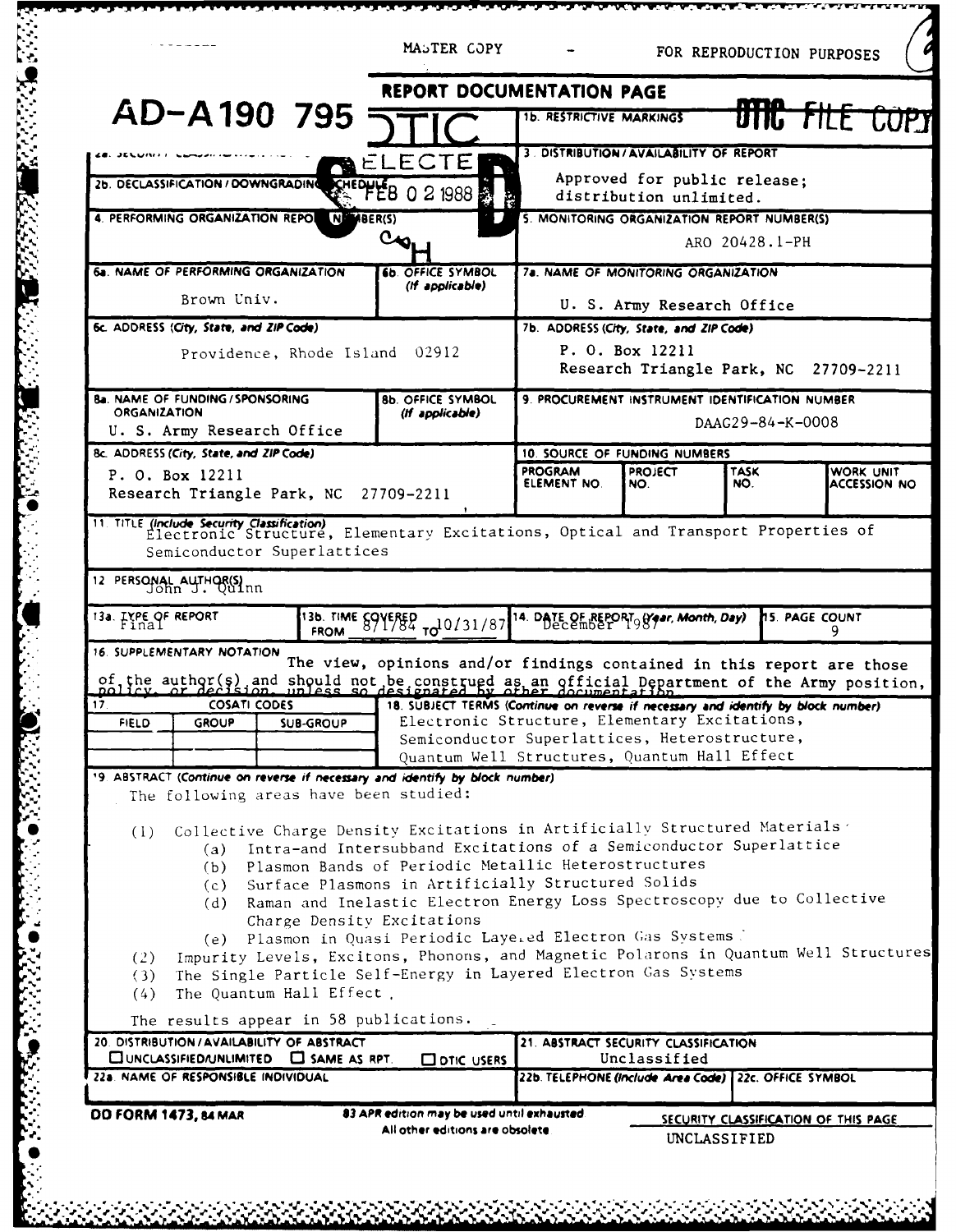$ARO$  20428.1- $\rho H$ 

## FINAL TECHNICAL REPORT

ARO PROPOSAL NUMBER: 20428-PH

PERIOD COVERED BY REPORT: 1 August '84 - 31 October '87

TITLE OF PROPOSAL: Electronic Structure, Elementary Excitations, Optical and Transport Properties of Semiconductor Superlattices

CONTRACT OR GRANT NUMBER: DAAG29-84-K-ooC8

NAME OF INSTITUTION: Brown University

**d-** AUTHORS OF REPORT: John J. Quinn

**LIST** OF **MANUSCRIPTS SUBMITTED** OR **PUBLISHED UNDER** ARO **SPONSORSHIP DURING THIS** REPORTING PERIOD, **INCLUDING JOURNAL** REFERENCES:

## See Attached List

SCIENTIFIC PERSONNEL SUPPORTED BY **THIS** PROJECT AND DEGREES AWARDED DURING THIS REPORTING PERIOD:

> G. Eliasson (Ph.D. completed December 1986) G. Xia (Ph.D. expected in 1989-90 Academic Year)

Dr. G. Giuliani, Assistant Professor (Research) Accession For Dr. J-W. Wu, Research Associate **NTIS** GRAAI Dr. P. Hawrylak, Assistant Professor (Research) **DTIC TAB** Dr. X-D. Zhu, Assistant Professor (Research) (International E-Dr. G. Eliasson, Research Associate



**88 1 27 09 1**

*"w"*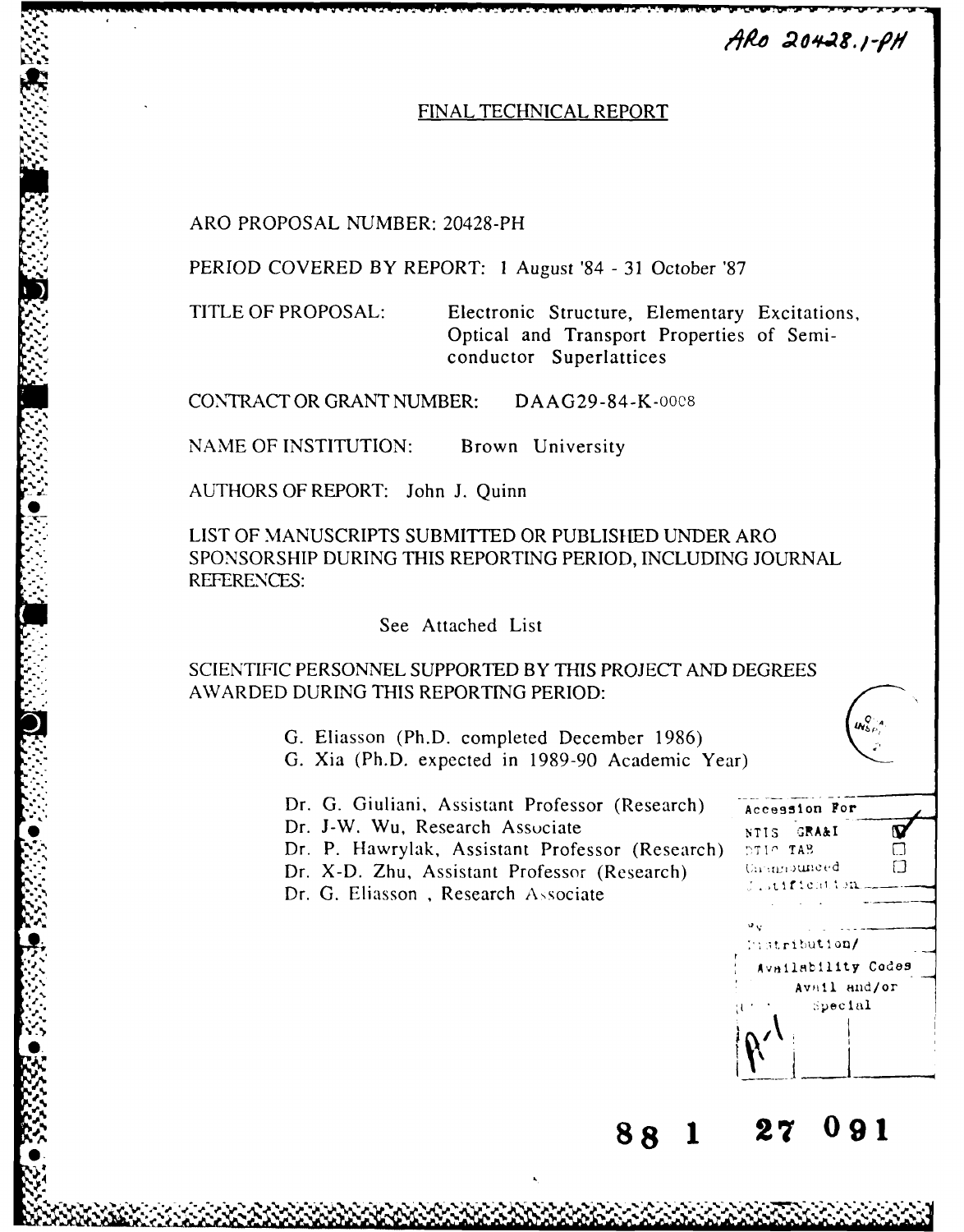"Collective Modes of Type II Semiconductor Superlattices", (with A. Tseli and G. Gonzalez de la Cruz) Surface Sci. 142, 438 (1984).

"Coulomb Inelastic Lifetime of a Quasi-Particle in a Two-Dimensional Gas". (with G. Giuliani) Surface Sci. 142, 48 (1984).

"Intrasubband Plasma Modes of a Semi-Infinite Superlattice: A New Type of Surface Wave", (with G. Giuliani and G. Qin) Surface Sci. 142, 433 (1984).

"Surface and Bulk Plasmon-Polariton Bands in Periodic Metallic Heterostructures", (with G. Giuliani and R. F. Wallis) Proc. Int. Conference Surface Dynamics, Lille - J. de Physique Colloque C5 285 (1984).

"Theory of Surface Polaritons in N-Type Silicon in the Presence of a DC Current, Including the Electron Thermal Pressure Gradient", (with R. F. Wallis and B. Martin) Surface Sci. 140, 64 (1984).

"Retardation Effects and Transverse Collective Excitations in Semiconductor Superlattices", (with A. Tselis) Phys. Rev. B29, 2021 (1984).

"Theory of Collective Excitations in Semiconductor Superlattice Structures", (with A. Tselis) Phys. Rev. B29, 3318 (1984).

"Effects of Diffusion on the Plasma Oscillations of a Two Dimensional Electron Gas", (with G. Giuliani) Phys. Rev. B29, 2321 (1984).

"Higher Multipole Surface Plasmons, Plasmon Bands in Periodic Metallic Heterostructures, and Plasma Modes of Semiconductor Superlattices", Solid State Comm. 52, 607 (1984).

"Existence of Acoustic Surface Plasmons in Semiconducting Superlattices". (with G. Giuliani and G. Qin) Proc. of 17th Int. Conference on Phys. of State Comm. 52, 607 (1984).<br>
"Existence of Acoustic Surface Plasmo<br>
(with G. Giuliani and G. Qin) Proc. of 1<br>
Semiconductors, San Francisco (1984).<br>
"Breakdown of the Random Phase App<br>
Quantum Hall Effect Regime", (with G.

"Breakdown of the Random Phase Approximation in the Franctional Quantum Hall Effect Regime", (with G. Giuliani) Phys. Rev. B31, 345 (1985).

"Shallow Impurity States inSemiconductor Quantum Well Structures", (with W. Liu) Phys. Rev. **B31,** 2348 (1985).

"Plasmon Bands in Periodic Semiconductor Heterostructures", (with G. Giuliani and R. F. Wallis) Phys. Rev. **B**, (1985).

**IK.z**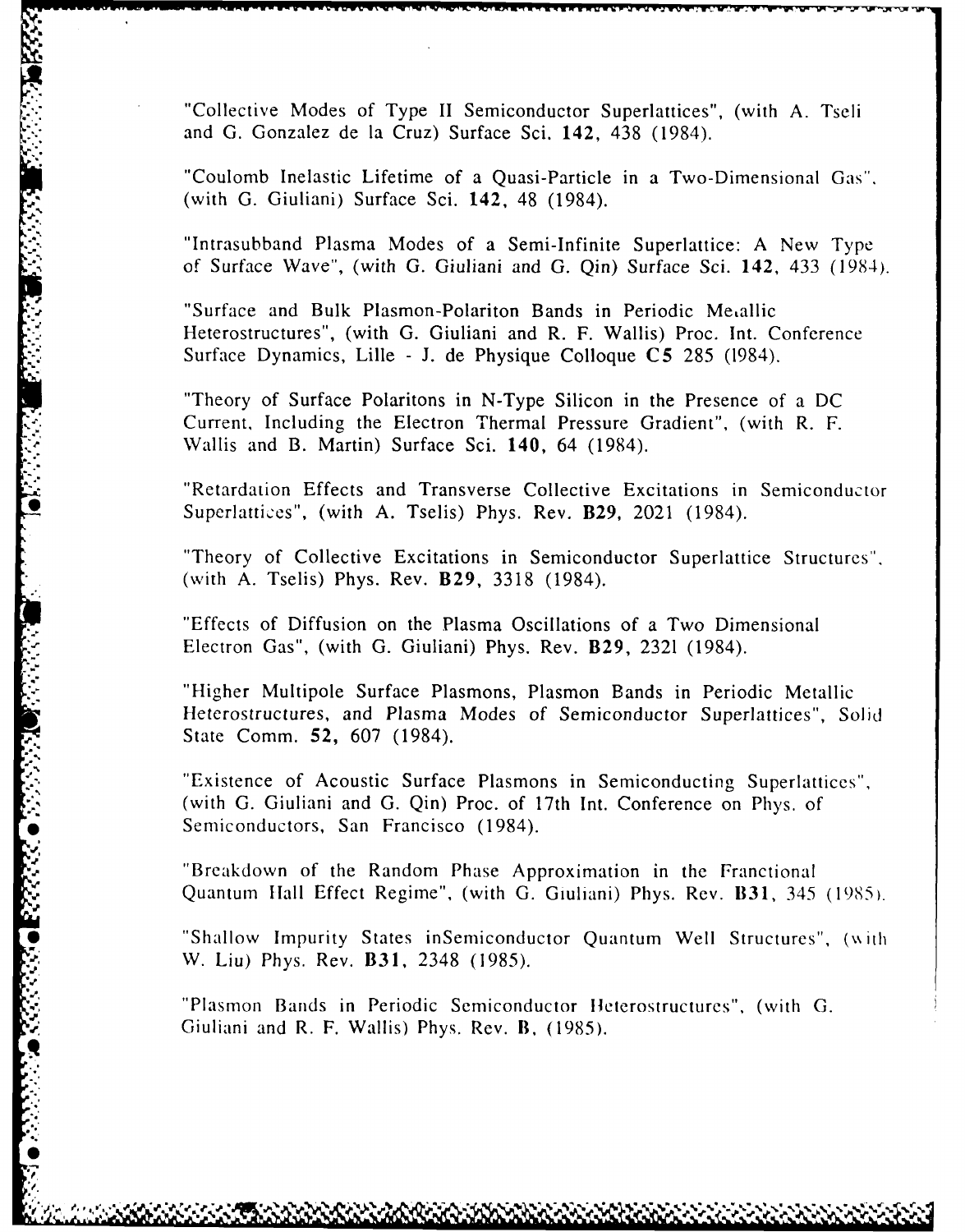"Triplet Exciton and Ferromagnetic Instability of a Two-Dimensional Electron Gas with a Filling Factor  $\lambda = 2$ ", (with G. Giuliani) Solid State Comm. 54, 1013 (1985).

"Magnetic Instability of a Two Dimensional Electron Gas with Integral Values of the Filling Factor in a Tilted Magnetic Field", (with G. Giuliani) Phys. Rev. B31, 6228 (1985).

**AT INSTRUCTION OF THE STATE OF A STATE OF A STATE PASS** 

"Cyclotron Resonance in the Paramagnetic and Ferromagnetic Phases. of a Two Dimensional Electron Gas iwth Evan Landau Level Filling", (with J.-W. Wu and P. Hawrylak) Phys. Rev. B31, 6592 (1985).

"Polariton Modes in Semiconducting Superlattice Systems", (with W.-M. Liu and G. Eliasson) Solid State Comm. 55, 533 (1985).

'Charge Density Excitations of the Lateral Surfaces of a Semiconductor Superlattice and Edge Plasmons of a Two-Dimensional Electron Gas", (with J.-W. Wu and P. Hawrylak) Phys. Rev. Letters 55, 879 (1985).

"Intersubband Collective Excitations of the Surface of a Semiconductor Superlattice", (with P. Hawrylak and J.-W. Wu) Phys. Rev. B31, 7855 (1985).

"Inelastic Light Scattering by Collective Charge Density Excitations in Semiinfinite Semiconductor Superlattices", P. Hawrylak, J.-W. Wu and J. Quinn, Phys. Rev. B32, 5169 (1985).

"Inelastic Light Scattering by Collective Charge Density Excitations at the Surface of a Semiconductor Superlattice", P. Hawrylak, J.-W. Wu and J. J. Quinn, Phys. Rev. B32, 4274 (1985).

"Magnetic Interactions in Quasi-Two Dimensional Systems", **J.** J. Quinn, Nature 317, 389 (1985).

"Magnetoplasma Surface Waves on the Lateral Surface of a Semiconductor Superlattice", J.-W. Wu, P. Hawrylak, J. J. Quinn, and A. Solid State Comm. **(1986).**

"Plasmon Bands in Periodic Conducting Ileterostructures", G. Eliasson, J. J. Quinn and R. F. Wallis, Phys. Rev. B33, 1405 (1986).

"Electron Scattering by Collective Charge Density Excitations at the Surface of a Semiconductor Superlattice", P. Hawrylak, J.-W. Wu, and J. J. Quinn, Proc. of VI Int. Conf. on Electronic Properties of 2-D Systems - Kyoto 1985, page **803** (1985), also in Surface Science 170, 5 (1986).

.............. ,...&'.'.. .,.. -'..,\_ .,..\_. ... .... .. ..- .. ... ' '\_.,.'... .... -,'.,'.,-,- ,'..,. ' ,, '.q\*, . **,\*** <sup>7</sup>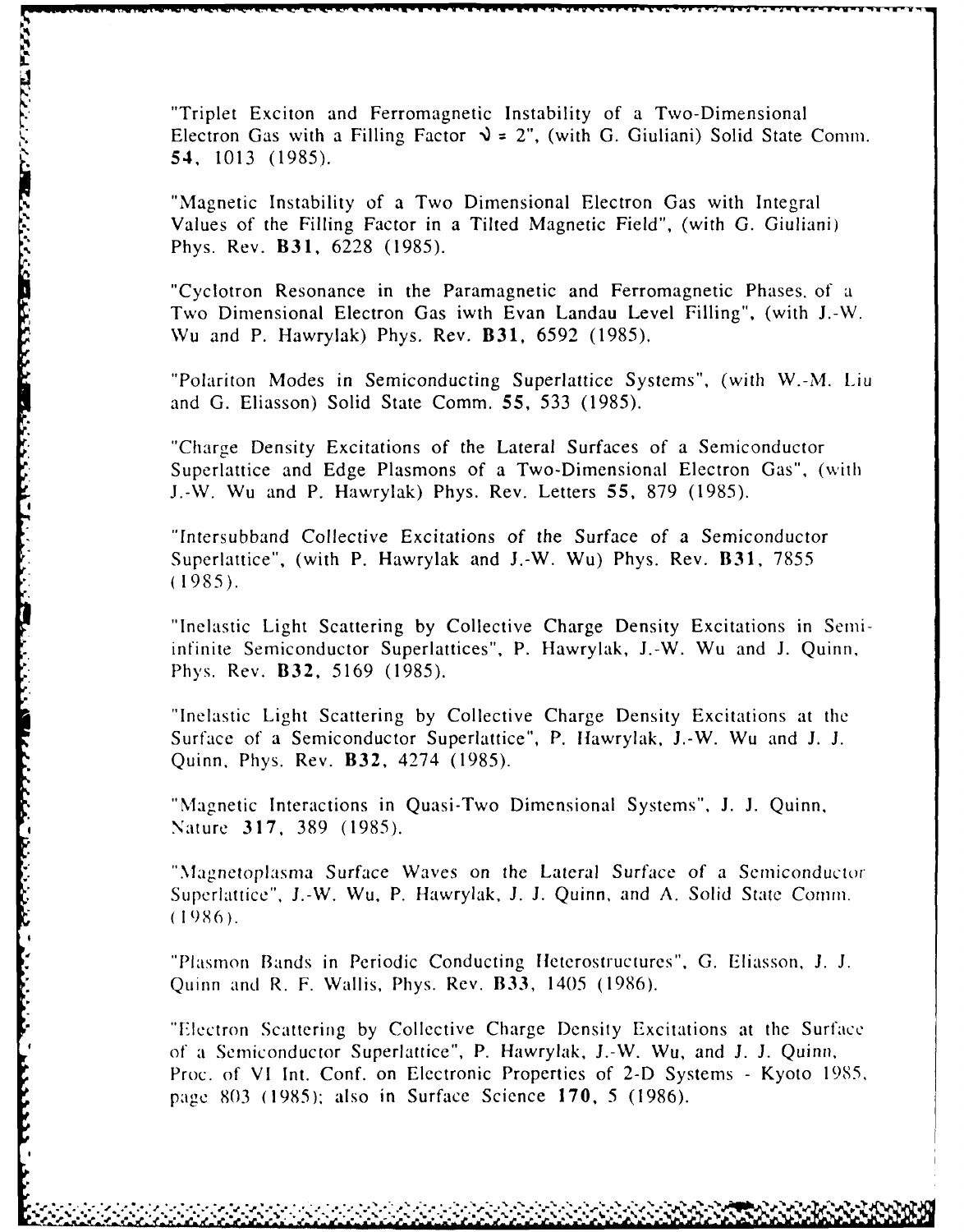"Lateral Surface Magnetoplasmon in a Semiconductor Superlattice and Edge Magnetoplasmon of a Two-Dimensional Electron Gas", J.-W. Wu, P. Hawrylak, G. Eliasson and J. J. Quinn, Proc. of VI Int. Conf. on Electronic Prop. of 2-D Systems - Kyoto page 797 (1985); also in Surface Science 170, 506 (1986).

"Magnetic Instability of Two Dimensional Electronic Systems with Integral Landau Level Filling", G. Giuliani and J. J. Quinn, Proc. VI Int. Conf. on Electronic Prop. of 2 D Systems - Kyoto, page 658 (1985); also in Surface Science 170, 506 (1986).

"Theory of Surface Plasmon Polaritons in Truncated Superlattices", R. Szenics, R. F. Wallis, G. Giuliani and J. J. Quinn, Surface Science (1986).

"Magnetic Polaron Effects in Cd Te/Cd Mn Te Quantum Well Systems", (with J.-W. Wu and A. Nurmikko) Solid State Comm. 57, 853 (1986).

Plasmons in Semiconducting Superlattices with Complex Unit Cell", (with A. Mayanovic and G. F. Giuliani) Phys. Rev. B33, 8390 (1986).

"Lateral Surface Magnetoplasma Modes of Type II Superlattices", (with J-W. Wu and **G.** *Eliasson)* Solid State *Comm.* 58, 799 (1986).

"Magnetoplasma Modes of Semiconducting Superlattices with Integral Landau Level Filling", (with J.-W. Wu) Phys. Rev. B (1986).

"Theory of Lateral Surface Magnetoplasmon in a Semiconducting Superlattice", (with J.-W. Wu, P. Hawrylak, and G. Eliasson) in Phys. Rev. B33 7091 (1986).

"Screened Coulombic Impurity Bound States in Semi-Infinite Multiple Quantum Well Systems", (with P. Hawrylak) Phys. Rev. B33, 8264, (1986).

"Magnetoplasma Modes of a Spatially Periodic Two-Dimensional Electron Gas", (with G. Eliasson, P. Hawrylak, J.-W. Wu) Solid State Comm. 60, 4 (1986).

"Excitons in Semimagnetic Semiconductor Quantum Well Systems: Magnetic Polaron Effect", (with J.-W. Wu and A. Nurmikko) Phys. Rev. **B34, <sup>1080</sup>** (1986).

"Surface Plasmons of a Weakly Disordered Array of Electron Gas Layers". (with P. Ilawrylak) Solid State Comm. **59,** 781 (1986).

 $\bullet$   $\bullet$   $\bullet$   $\bullet$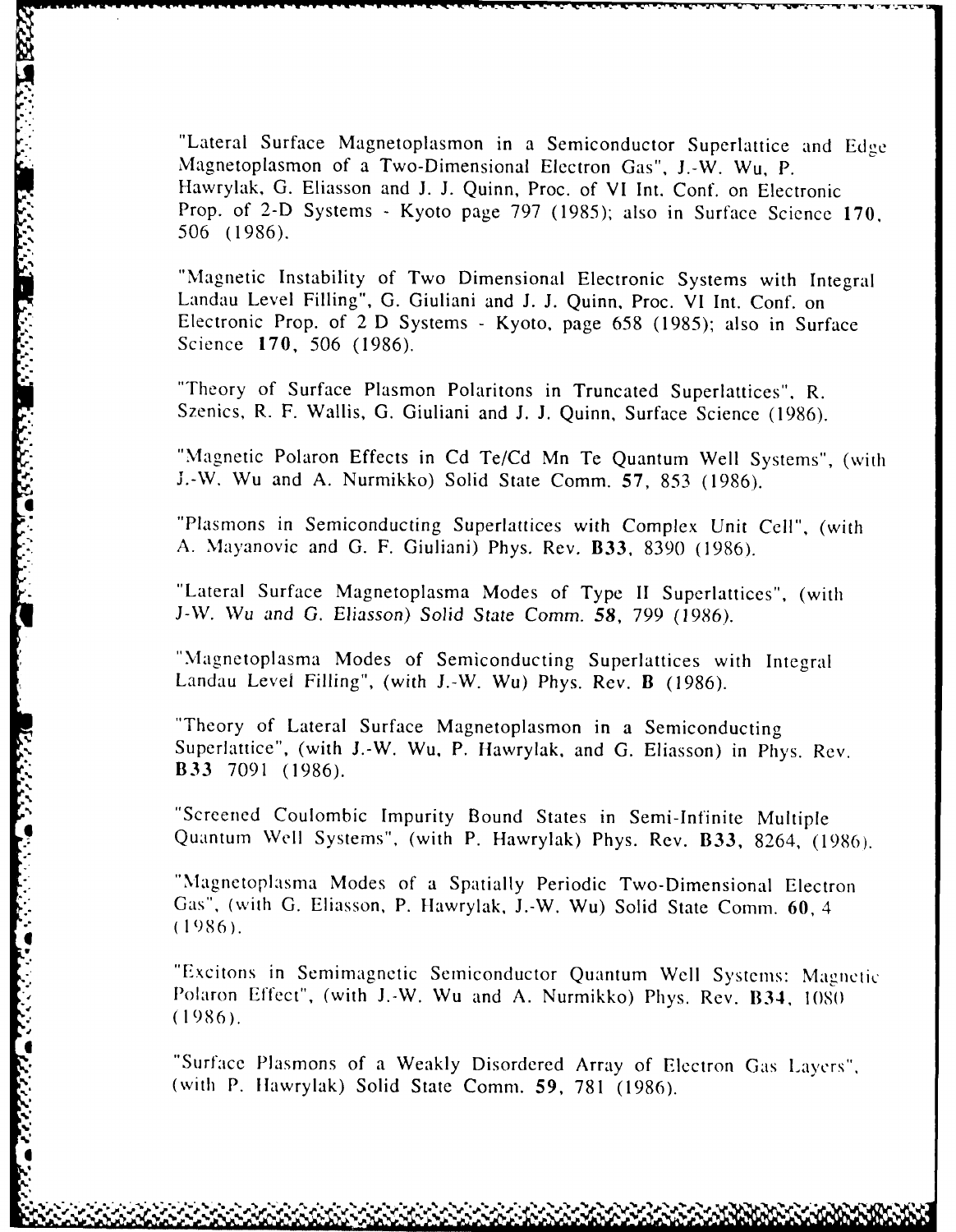"Amplification of Plasma Waves in Artificially Structured Semiconductors". (with P. Ilawrylak) Appl. Phys. Letters 49, 280 (1986).

"Inelastic Light Scattering from Collective Excitations of a Type II Superlattice", (with P. Hawrylak and G. Eliasson) Proc. of Int. Conf. of Physics of Semiconductors, Stockholm (1986).

"Optical Properties of Polytype Semiconductor Superlattices: Bulk and Surface Plasmons, Raman Spectra, Electron Energy Loss, and Finite Size Effects", (with P. Hawrylak and G. Eliasson) Phys. Rev. B34, 5368 (1986).

"Elementary Excitations in Two-Dimensional Electron Gas Arrays", (with **P.** Hawrylak and J.-W. Wu), Proc of Argonne Workshop on Many Body Theory (1986).

"Elementary Electronic Excitations at the Surface of a Semiconductor Superlattice and Their Coupling to External Probes", (with G. Giuliani and P. Hawrvlak) Proc. of the Trieste Workshop on Dynamic Screening at Surfaces (1986).

"Critical Plasmons in Quasiperiodic Semiconductor Superlattices", (with P. tlawrylak) Phys. Rev. Letters **57,** 380 (1986).

Magnetoplasma Modes of aTwo Dimensional Electron Gas with Spatially Periodic Charge Density" (with **G.** Eliasson, P. Ilawrylak and J.-W. Wu) Solid State Comm. **60,** 41 (1986).

"Theory of Surface Magnetoplasmon Polaritons in Truncated Superlattices", Phys. Rev. (1987) (with Szenics, Wallis and Giuliani).

"Surface Magnetoplasma Modes of Semiconductor Superlattices", (with **J.-W.** Wu) Phys. Rev. (1987).

"Bulk and Surface Hasmons of Artificially Structured Materials", IEEE \* Transactions on Plasma Science vol. **PS-15,** 394 (1987).

**4**

**PARTICIPATE** 

ストリング・ファイン しょうかい

**CASSASS** 

**I**

"Inelastic Light Scattering by Collective Charge Density Excitations in GaAs-GaAIAs Superlattices", (with G. Eliasson and P. Hawrylak) Phys. Rev. B35, 5569 (1987).

"Plasma Modes of a Two Dimensional Electron Gas with Spatially Moduteld Charge Density", (with G. Eliasson and P. Hawrylak) Phys. Rev. (1987).

"Critical Plasmons of **a** Fibonacci Semiconductor Superlattice: Spectrum aid Optical Properties", (with P. Hawrylak and G. Eliasson) Phys. Rev. (1987).

**-** - **I I** . **I-** - **I'I** -|11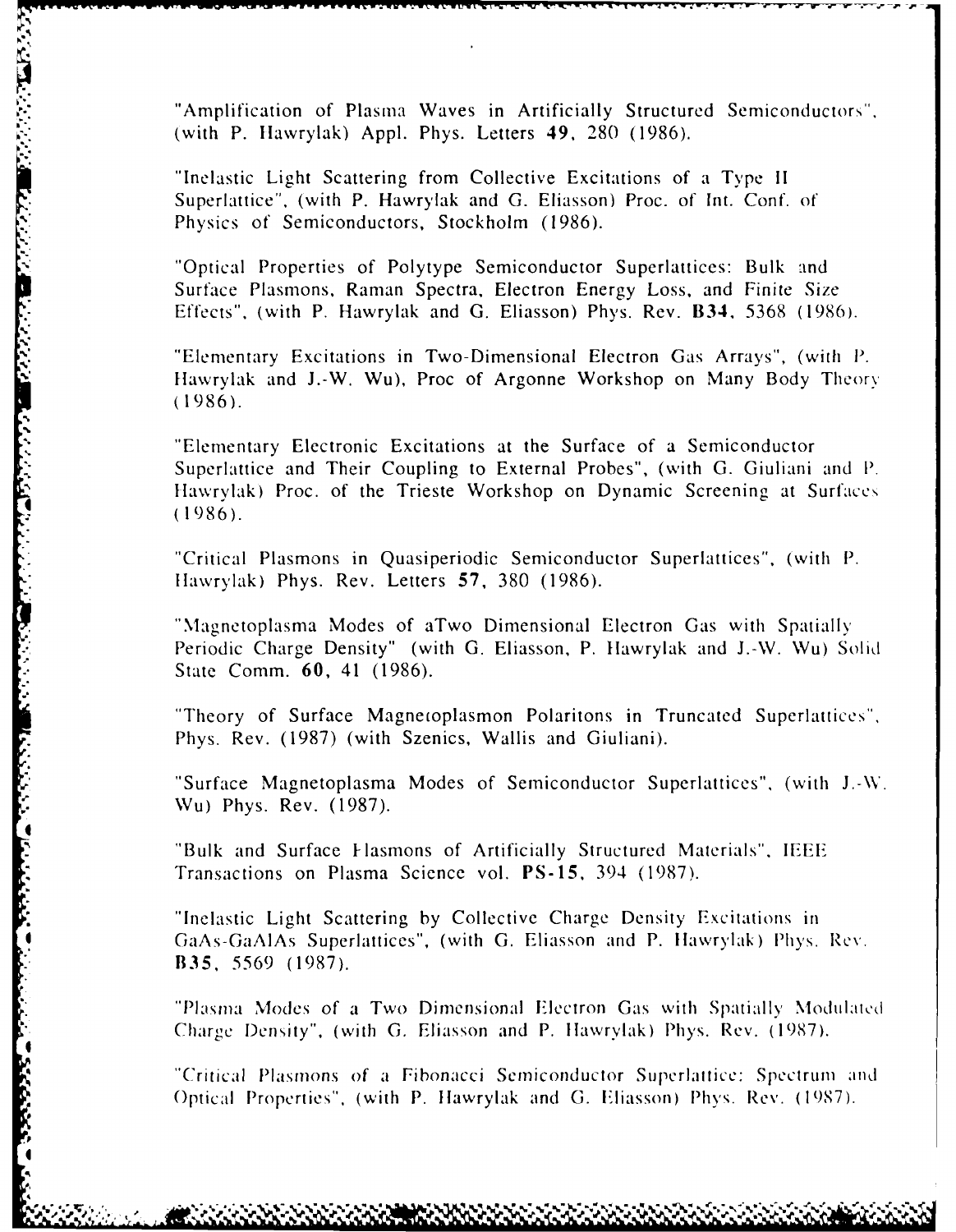"Electron Self-Energy, Effective Mass, and Lifetime, in a Layered Electron Gas", Proc. of **EP2DS** VII, Santa Fe **(1987);** will also appear in Solid State Comm.

"Many-Body Effects in a Layered Electron Gas", (with P. Ilawrylak and **G.** Eliasson) Phys. Rev. **(1987).**

"Collective Electronic Excitations in Systems with Spatially Varying Electron Density", Proc. of Taxco Workshop on Electromagnetic Properties **of** Surface **(1987).**

"Plasmon Bands in Metallic Superlattices: Retardation Effects", (with **G.** Gonzalez de la Cruz and G. Eliasson) Proc. of Taxco Workshop on Electromagnetic Properties of Surfaces **(1987).**

"Plasma Modes in Systems with Spatially Varying Electron Density" to appear in Spatial Dispersion in Solids and Plasmons, (with **G.** Eliasson and **P.** Hawrylak) ed. P. Halevi, Cambridge University Press.

"Surface Plasma Modes of Metallic Superlattices: Non Local Effects", (with **X.** Zhu) in preparation.

"Effect of Inter-Quantum Well Tunneling on the Plasmon Band Structure **of a** Semiconductor Superlattice", (with X. Zhu, **G.** Xia, and P. Hawrylak).

"Bulk and Surface Magnetoplasmon Polaritons in Metallic Superlattice Systems", (with R. F. Wallis) in preparation.

**S:i**

**9w**

 $\dot{\bullet}$ 

**'p**

**'p.** *g* **brmr.FI'**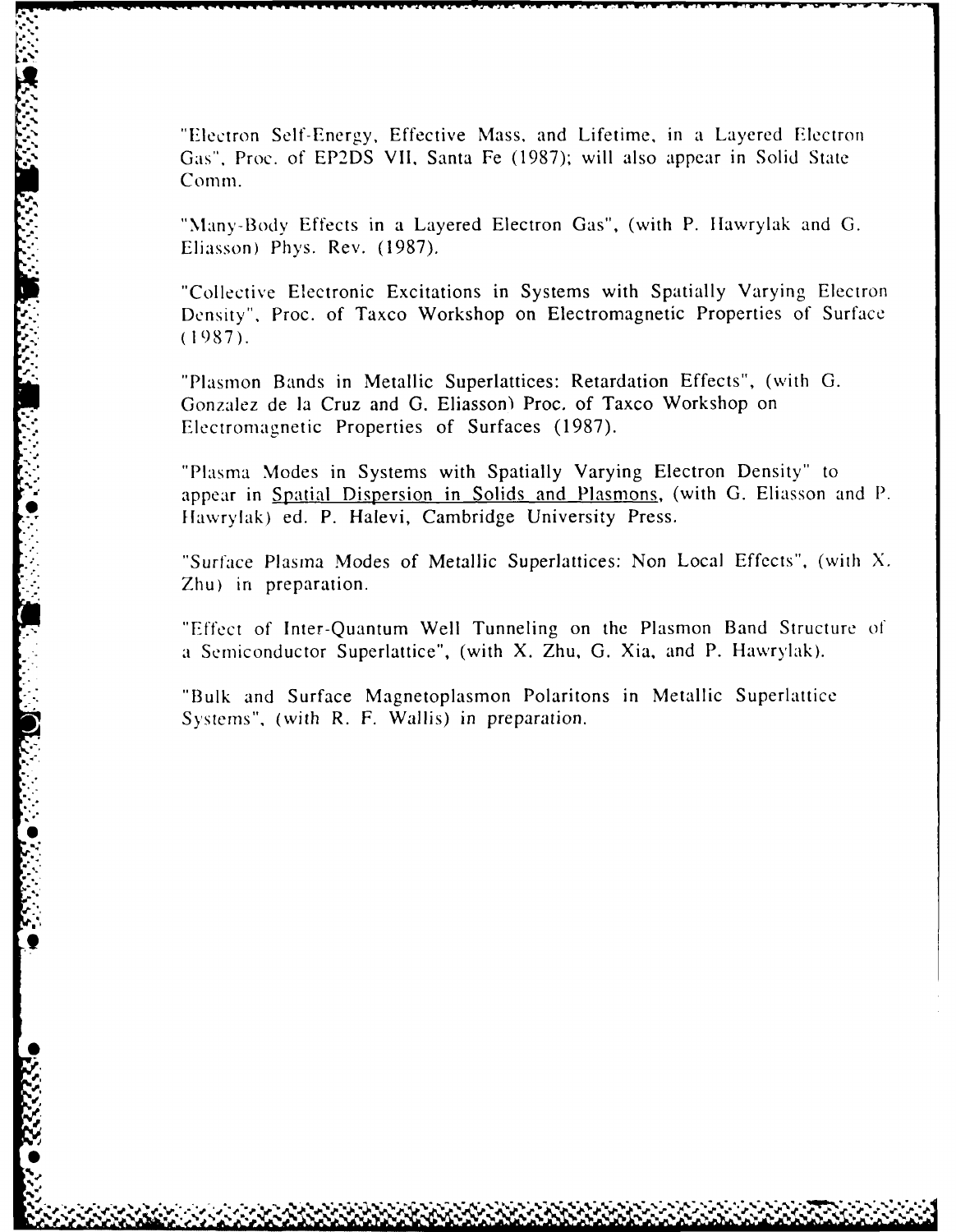## Brief Outline of Research Findings:

During the past three years my collaborators and I have studied the following areas:

- 1) Collective Charge Density Excitations in Artificially Structured Materials
	- a) Intra-and Intersubband Excitations of a Semiconductor Superlattice
	- b) Plasmon Bands of Periodic Metallic Hetero structures
	- c) Surface Plasmons in Artificially Structured Solids
	- d) Raman and Inelastic Electron Energy Loss Spectroscopy due to Collective Charge Density Excitations
	- e) Plasmon in Quasi Periodic Layered Electron Gas Systems
- 2) Impurity Levels, Excitons, Phonons, and Magnetic Polarons in Quantum Well Structures
- 3) The Single Particle Self-Energy in Layered Electron Gas Systems
- 4) The Quantum Hall Effect

We give a brief description of each of these topics.

**% %%\*.**

1. Collective Charge Density Excitations

**<sup>01</sup>***.f* **e. . . . . . .**

The major portion of our effort has been devoted to understanding the bulk and surface collective charge density excitations in semiconductor **O.** The Quantum Hall Effect<br>
We give a brief description of each of these topics.<br>
1. Collective Charge Density Excitations<br>
The major portion of our effort has been devoted to understanding<br>
bulk and surface collective c student, Dr. A. Tselis (Ph.D. -1983), who investigated the self-consistent response of an infinite semiconductor superlattice to an external perturbation of arbitrary space and time dependence. The poles of the response function gave the frequencies of the collective modes as a function of wavevector.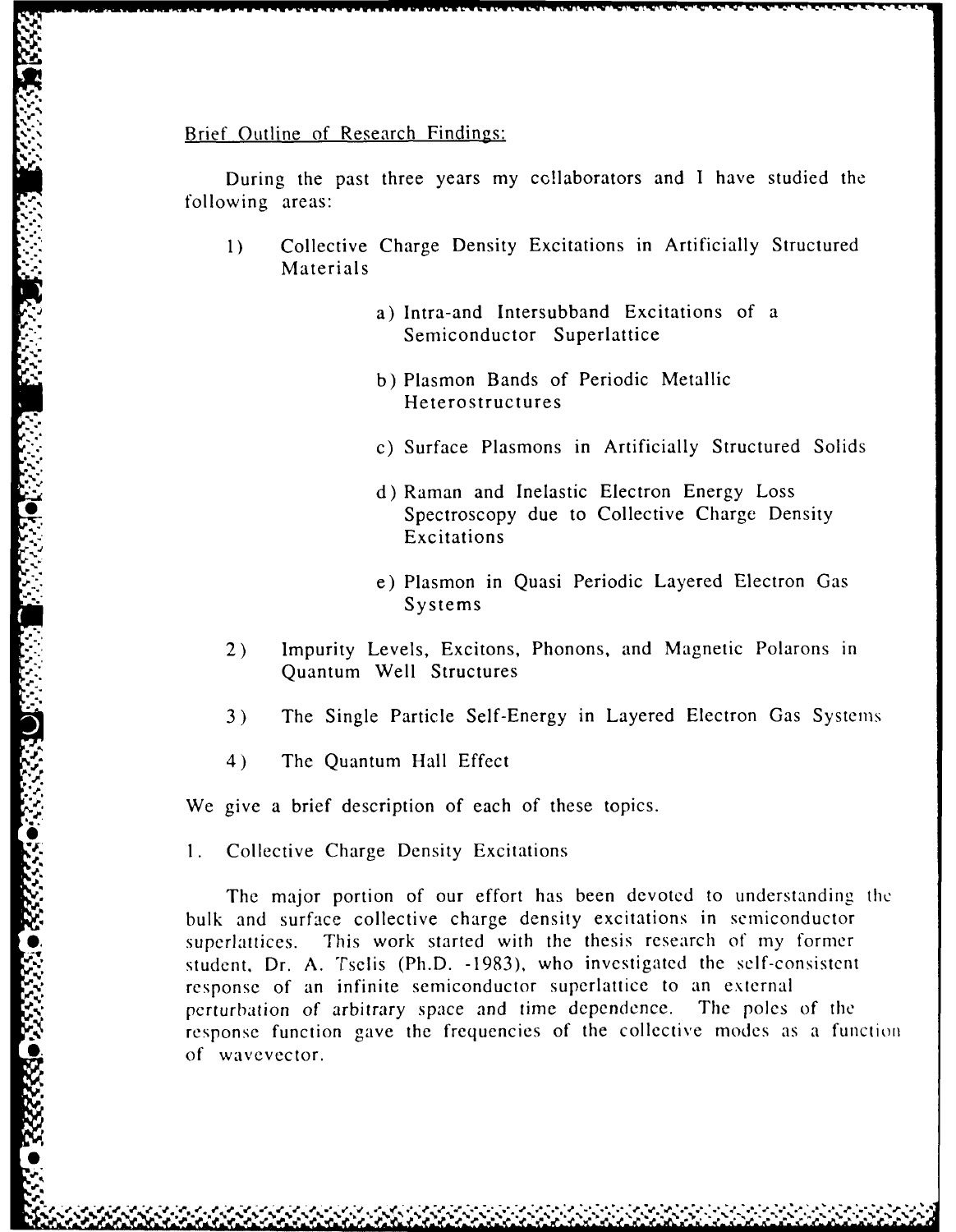For simple systems in which only the lowest subband of a quantum well was occupied, the modes divide into intrasubband (essentially layered electron gas result) plasmons and intersubband plasmons. The initial work was extended to type **1I** superlattices, superlattices with several occupied subbands, superlattices in which inter-quantum well tunneling occurs, and to magnetic field effects by a number of later collaborators.

Shortly after the Tselis-Quinn work on bulk plasmons in superlattices, Gabriele Giuliani and I investigated the possibility of surface modes of such systems. The novel Giuliani-Quinn surface mode, which is free of Landau damping, was discovered. Later work on bulk and surface modes involved

- a) Lateral surfaces (i.e. surfaces which are not perpendicular to the growth direction). Here bands of surface modes are found.
- b) Plasmon bands in metallic superlattices
- c) Intersubband surface modes

*I*

**,**

d) The coupling of these modes to external probes via far infrared spectroscopy, Raman scattering, and inelastic energy loss spectroscopy.

The question of plasma modes of a quasi periodic array of two dimensional electron gas layers was studied by Hawrylak and Quinn. For **a** Fibonacci array, the interesting result that the spectrum is neither localized nor extended, but always in the critical region, was found.

The possibility of amplifying bulk and surface plasmons by application of a drift current was investigated by Hawrylak and Quinn. A patent disclosure was submitted to ARO, but apparently no action was taken.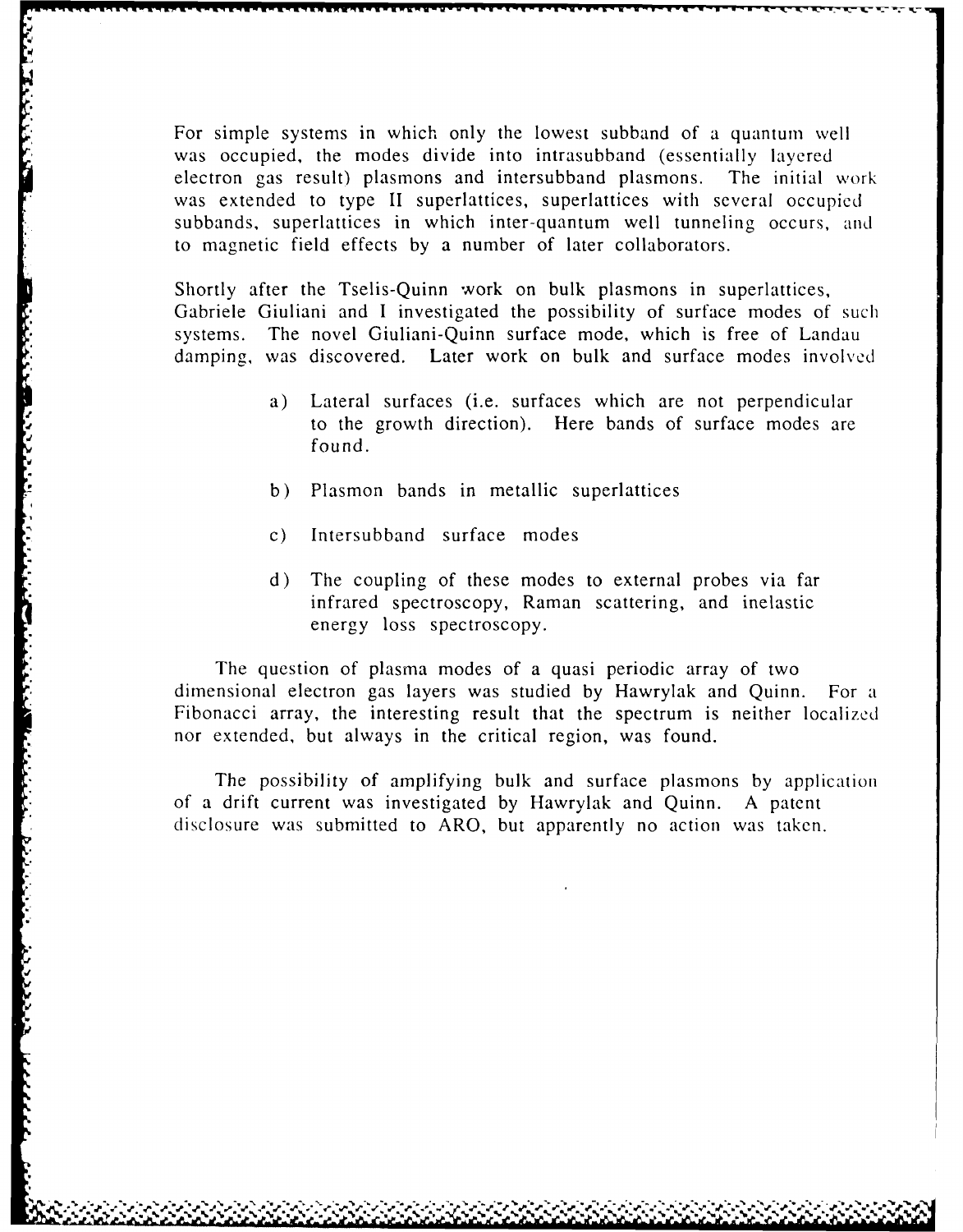2. Impurity Levels, Excitons, Phonons and Magnetic Polarons in Quantum Well Structures

**-- - - - - - . ....... n r-** ~ .. -

The energy of a donor in a GaAs/A  $_{x}$ Ga<sub>1-x</sub>As quantum well was studied as a function of

- **1)** the quantum well depth
- 2) the quantum well width
- 3) the position of the donor relative to the center of the quantum well

This work was based on a simple variational wavefunction, and gave results that agreed quite well with much more sophisticated calculations. Of particular interest was the energy of the donor for the case in which the donor is located in the barrier. Similar calculations for excitons were studied.

Phonons in superlattices must have a miniband structure due to the superlattice periodicity. The effect of the phonon miniband structure on polariton modes was investigated. Plasmon-polaritons in degenerate polar materials were also studied. To date there has been no complete treatment of spatial dispersion in these studies.

Magnetic polaron effects in semi-magnetic semiconductors like  $Mn<sub>x</sub>Cd<sub>1-x</sub>Te$  are well known. How the magnetic polaron interaction affects single particle levels and excitons in semimagnetic semiconducting quantum well structures was studied.

**S3.** Single-Particle Self-Energy in Layered Electron Gas Systems

**.** *sk*

. The plasma modes mentioned earlier are a manifestation of the chance in dynamic screening associated with layered electron gas (LEG) structures. Once the change in dynamic screening is understood, it is interesting to see how this change affects the single particle self-cnergies. The effective mass, g-factor, and quasi-particle lifetime are all changed from their values in strictly two dimensional or strictly three dimensional electron gas systems. This work has been taken up in the past year, and preliminary results have already been published.